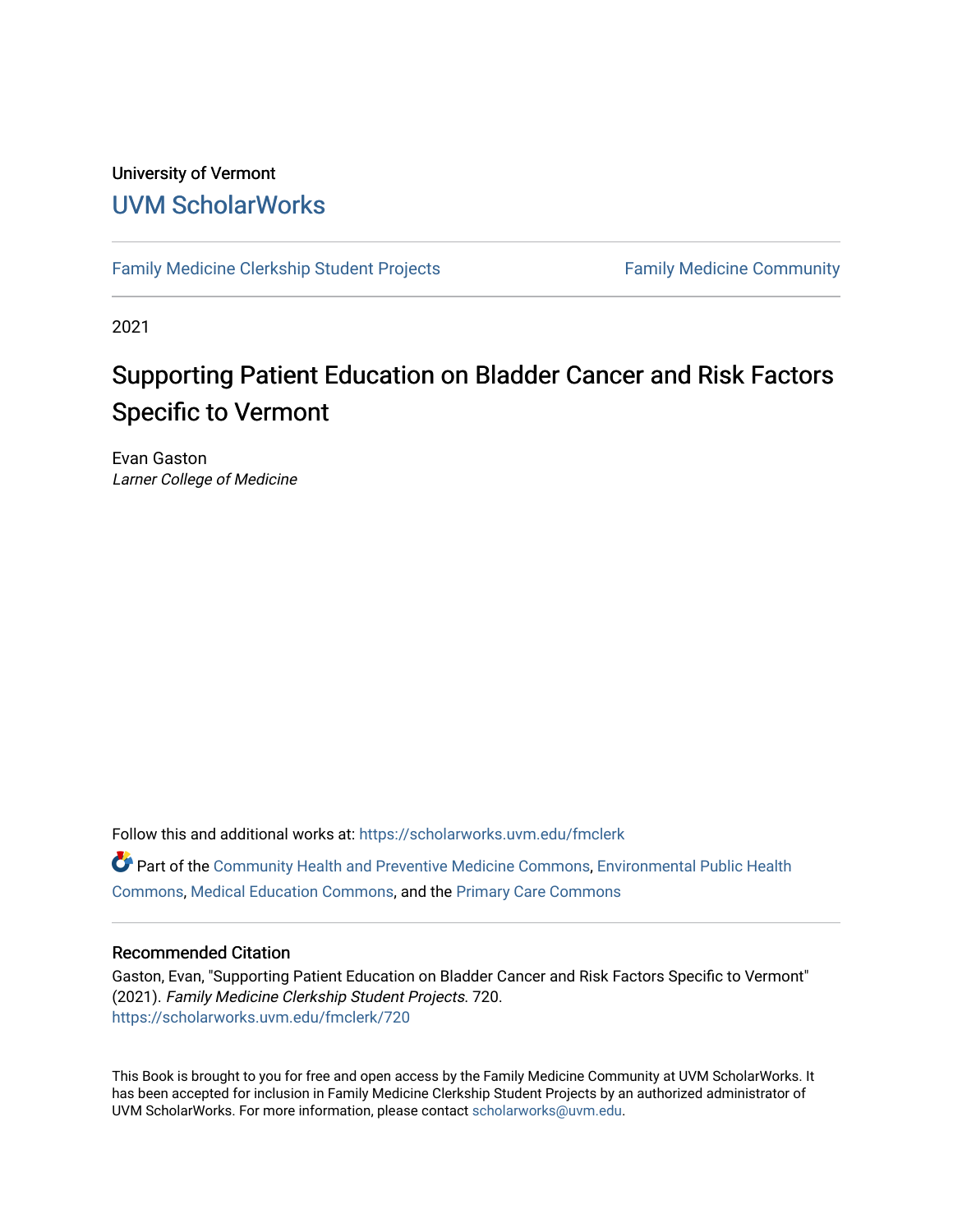

Student: Evan Gaston

Location: UVMHN CVMC: Family Medicine Main Campus

November 2021

Project Mentor: Katina Cummings

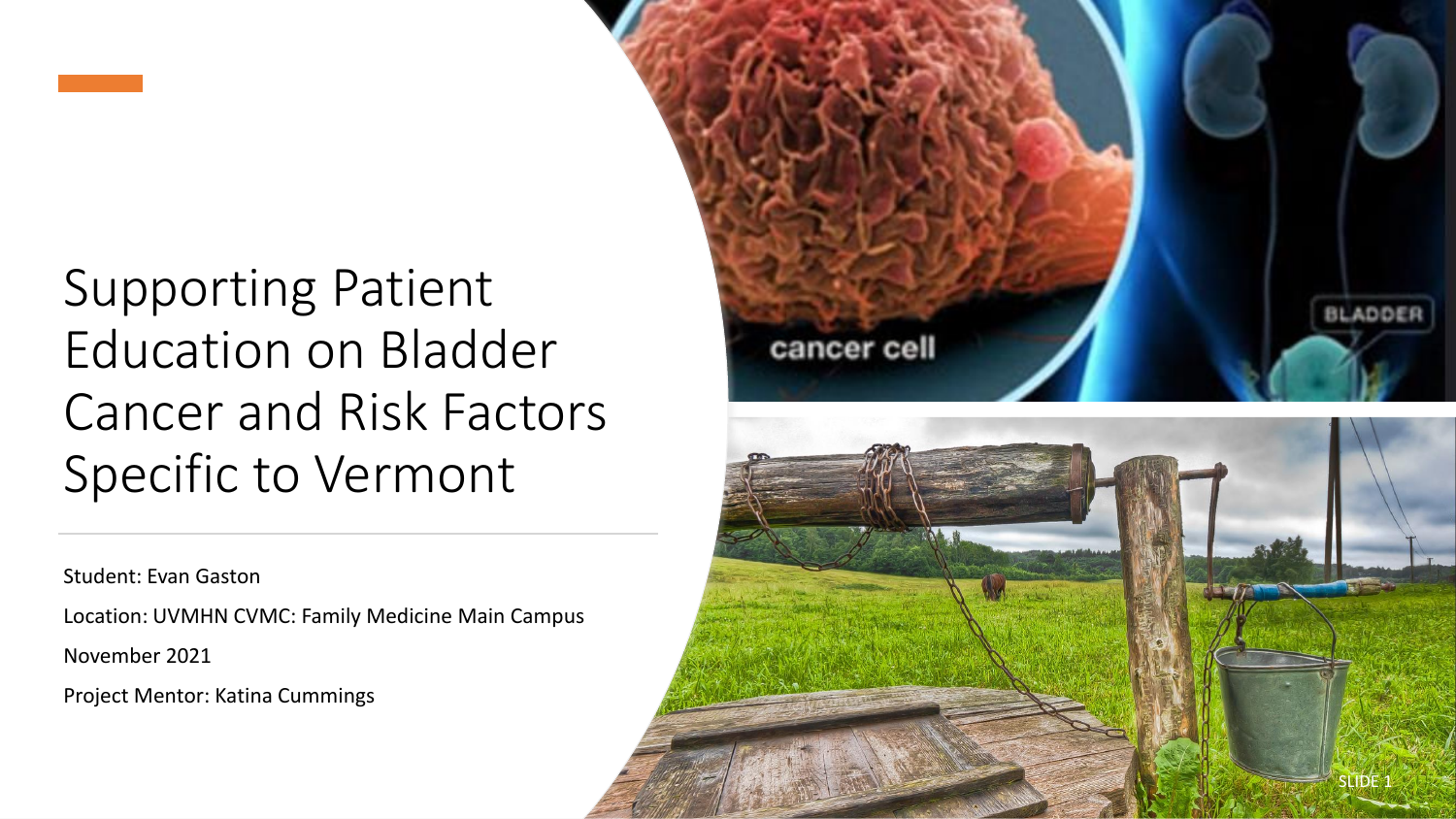Problem: the absence of recommended screening for bladder cancer reduces patient education

"*The USPSTF concludes that the current evidence is insufficient to assess the balance of benefits and harms of screening for bladder cancer in asymptomatic adults."* <sup>1</sup>

Effects:

- Primary Care Physicians are not prompted to discuss bladder cancer risks, signs & symptoms with their patients
- Primary Care Physicians are not prompted to educate patients on risks of bladder cancer specific to their patient populations
- Patients may not understand the importance of reporting hematuria and other signs concerning for bladder cancer

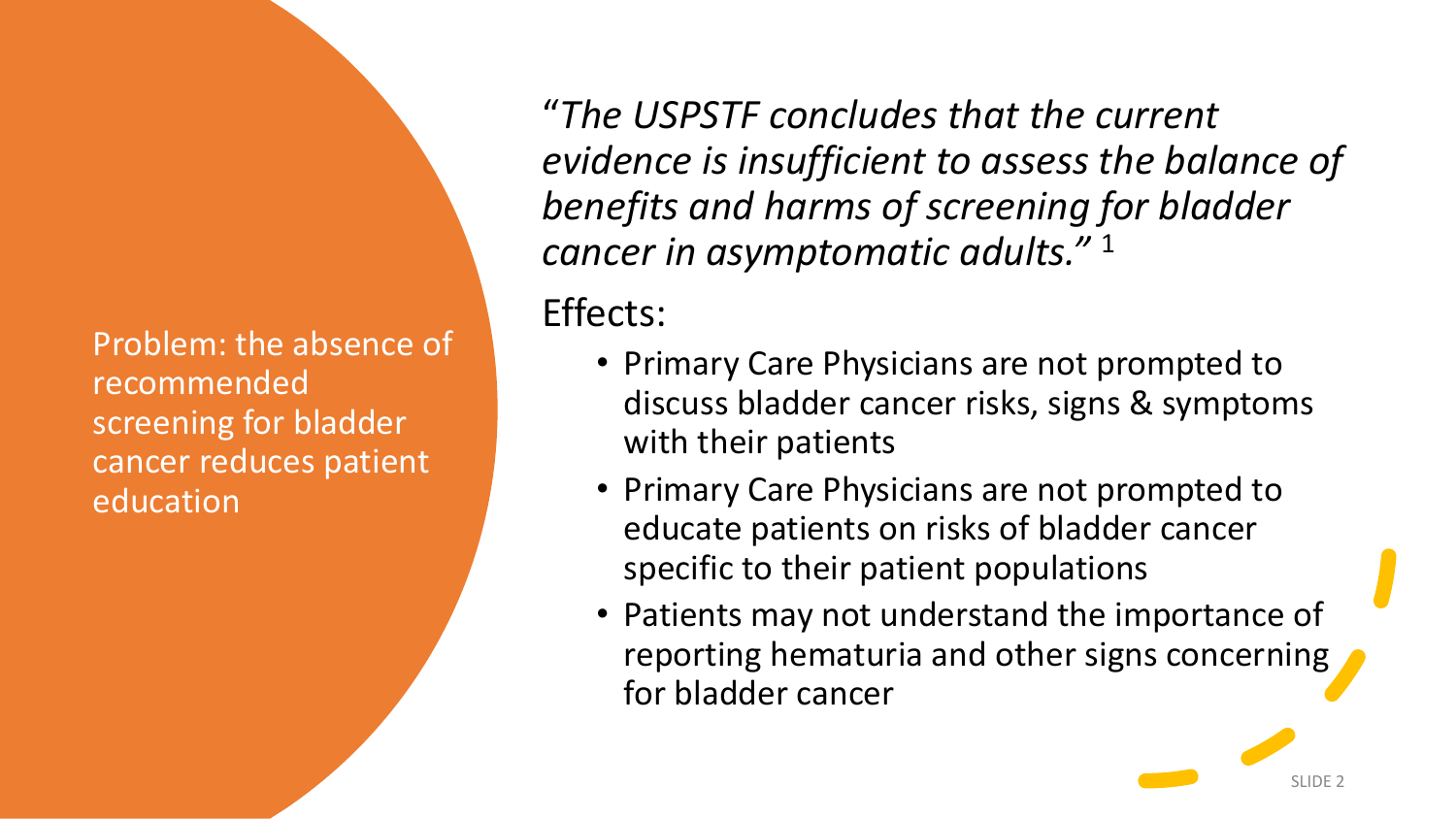# Bladder Cancer in Vermont

Incidence of bladder cancer in Vermont is higher than the national average<sup>2</sup>

80,0000 new cases annually in the US, 17,000 deaths

Annual incidence, per 100,000 people: US VT Total VT Cases Men 34.6 36.9 136 Women 8.5 10.4 146

SLIDE 3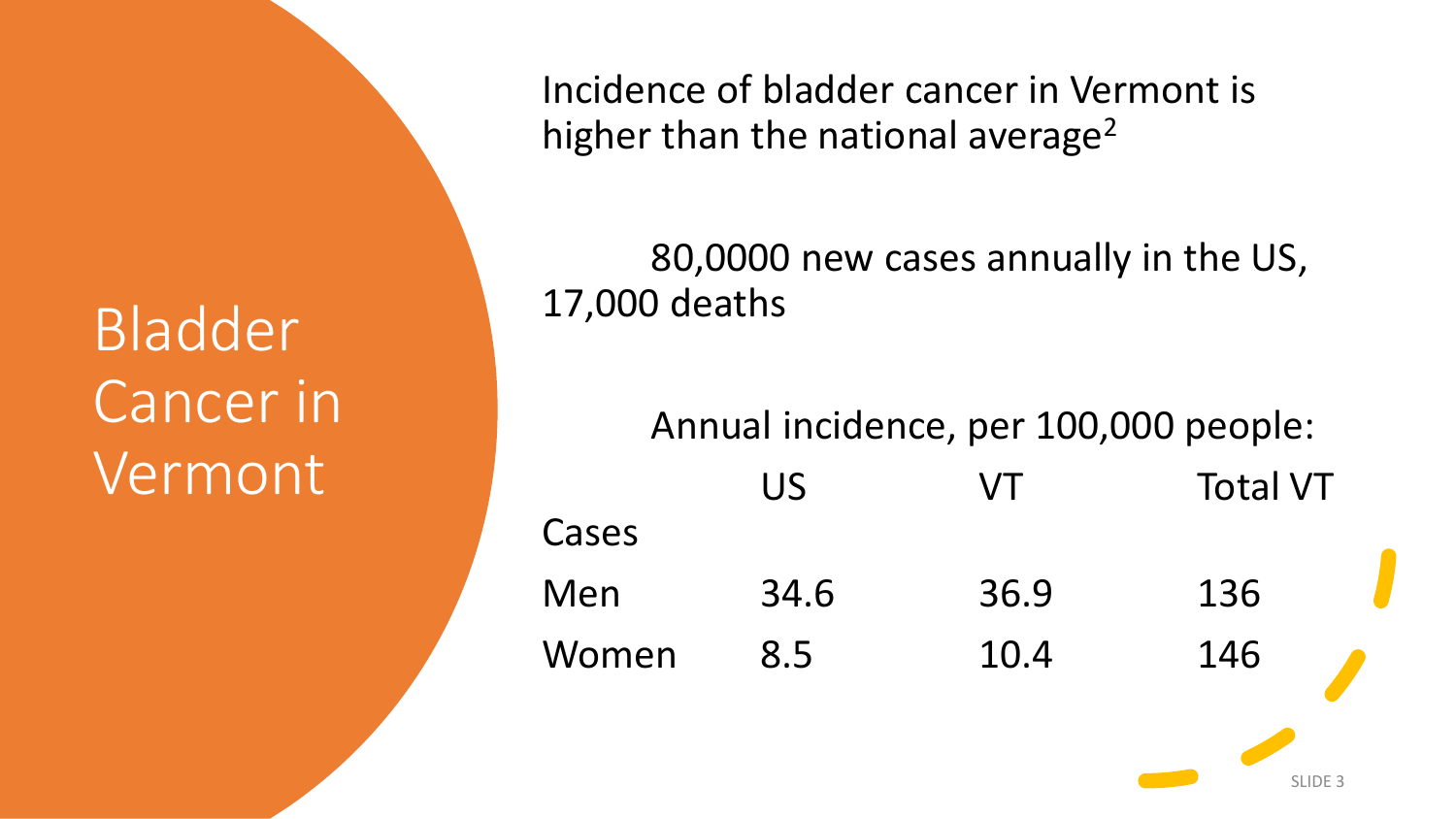## **Community** Perspective

Interview #1: Primary Care Physician at the White River Junction VA Medical Center

- Recently had a patient present with neuropathy and found that arsenic in well water was a relevant environmental risk factor for neuropathy and bladder cancer.
- Does not routinely educate patients on painless hematuria, will perform a diagnostic workup if hematuria reported or found on urinalysis.
- Would integrate patient education on environmental risks from well water if templates were available and if patients were known to use well water in counties known to have elevated arsenic levels in ground water.

Interview # 2: Environmental Health Engineer at the Vermont Department of **Health** 

- 30-55% of Vermonters use private wells for home water.
- The VT Department of Health recommends that Vermonters using private wells for residential water test their water annually for bacteria, and once every five years for inorganic chemicals and alpha radiation.
- It would be helpful if primary care physicians in Vermont asked their patients about well water usage and communicated the VT Department of Health's recommendations for well water testing.

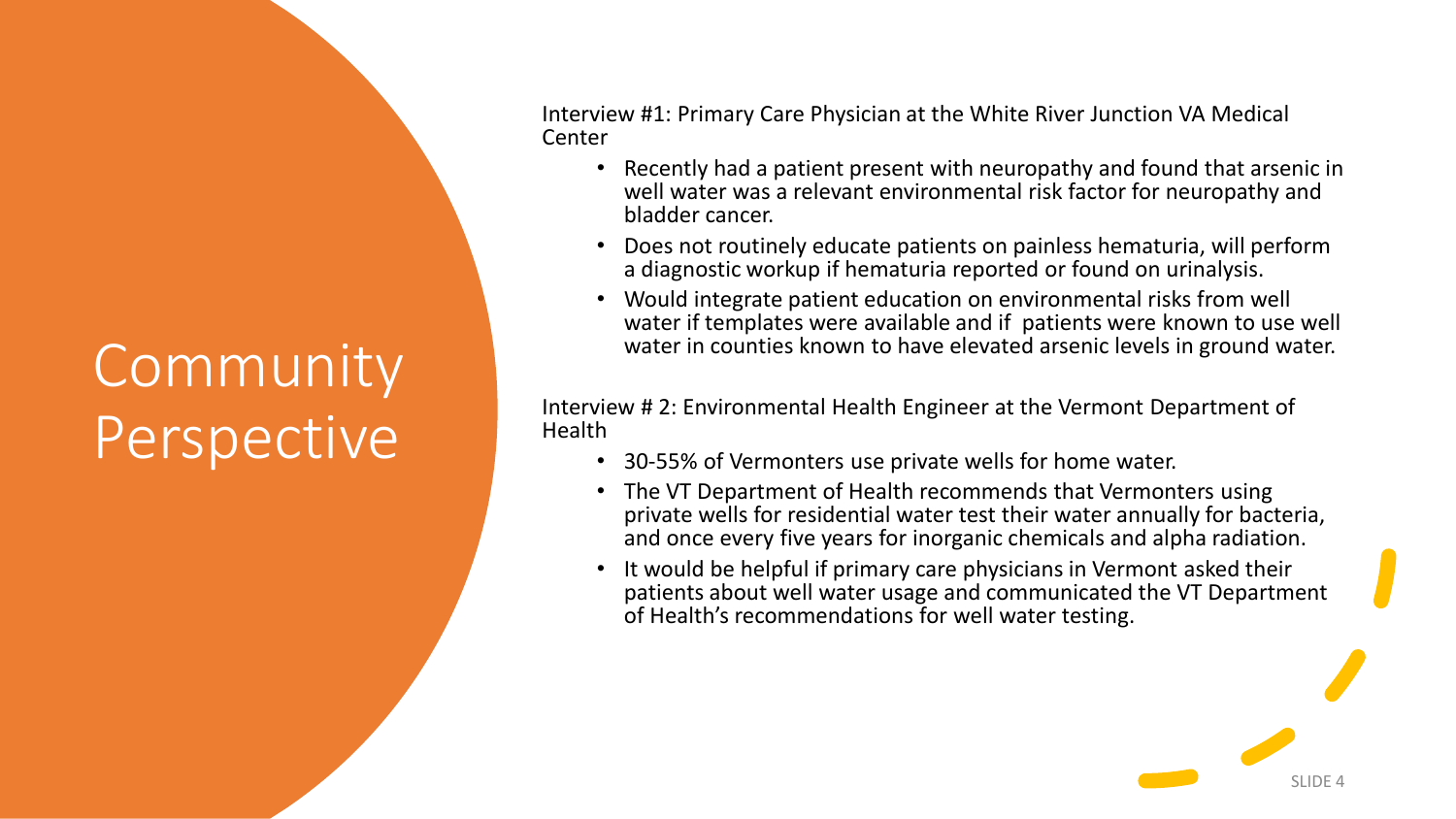Intervention: encourage Vermont primary care doctors to educate patients on (1) the risks and concerning symptoms for bladder cancer; and (2) well water testing.

Methods: Present this slide deck to primary care physicians, provide a one page patient education tool on bladder cancer, and create a smartphrase in EPIC to add instructions for well water testing to the after visit summary

#### Bladder Cancer Risks

- **Current smokers**: hazard ratio 3.89 for men, 4.65 for women<sup>3</sup>
- **Arsenic**: relative risk of bladder cancer by arsenic concentration in drinking water<sup>4</sup>
	- $10.1 50$  mcg/L:  $1.9$
	- 50.1 100mcg/L: 8.2
	- $>100$  mcg/L: 15.3
- **Family history + Smoking**: 5.31-fold increased risk amongst individuals with smoking history and family history of bladder cancer<sup>5</sup>

### Bladder Cancer Signs

- Painless hematuria
	- 12% incidence of bladder cancer observed in study of 1930 patients with hematuria, including 5% of patients of microscopic hematuria<sup>6</sup>
- Irritative Voiding (especially triad of dysuria, frequency, and urgency)

### Bladder Cancer Diagnostic Work Up

- i. Patient reports hematuria or urine dipstick positive for hematuria
- ii. Microscopic urinalysis, history, and physical exam do not evidence other cause for hematuria
- iii. Refer to urology for cystoscopy and possible upper urinary tract CT imaging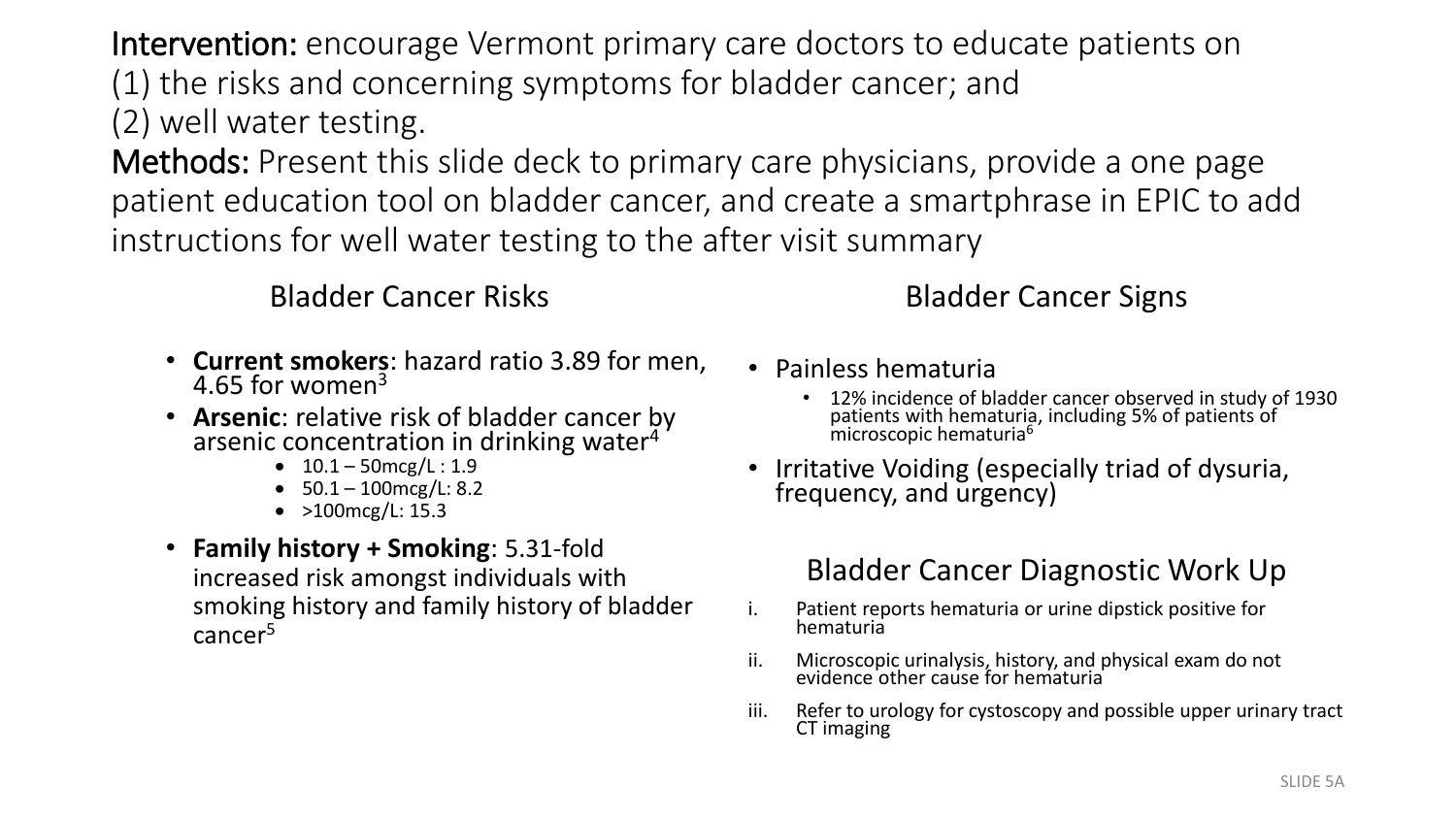

### Well Water Testing in Vermont

- The VT Department of Health Recommends Testing Well Water Periodically.
- The three test kits are called the **Vermont Homeowner Testing Package**:
- **Bacteria** (Kit A) \$14 test every year
- **Inorganic chemicals** (Kit C) \$100 test every five years
- **Gross alpha radiation** (Kit RA) \$45 test every five years
- If you divide this cost over the course of 5 years, it would equal \$3.60 per month.
- Provide patients helpful instruction for well water testing in the after visit summary using the smartphrase .WELLWATERTESTING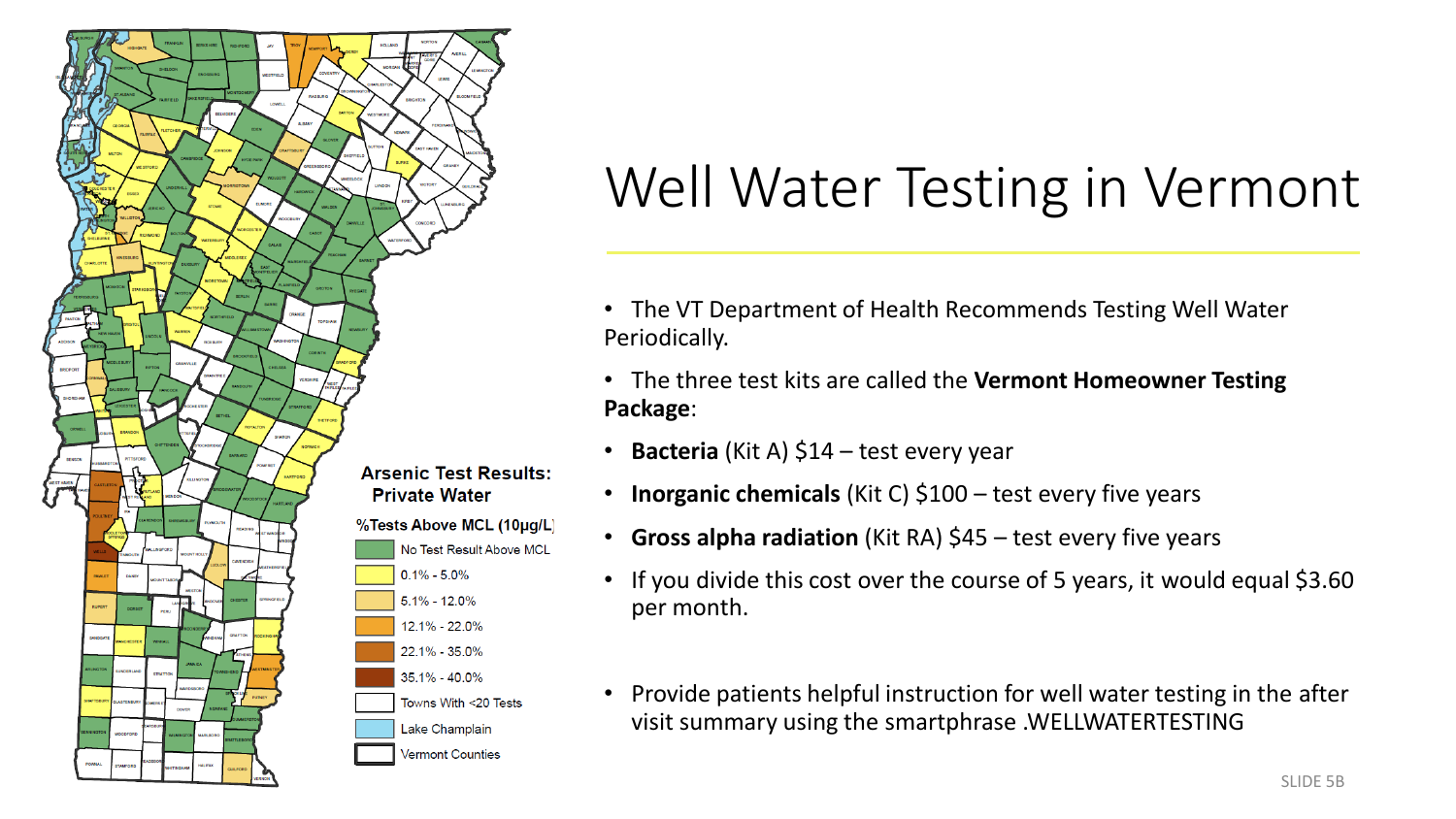### RESPONSE

- Physicians have been open to integrating discussion of hematuria into their patient education, especially for patients with risk factors for bladder cancer.
- Physicians are interested in better helping their patients to obtain well water testing recommended by the VT Department of Health.
- Environmental Health Engineers at the Vermont Department of Health have discussed this project at their weekly department meeting and are eager to further collaborate with medical students and primary care physicians to improve usage of recommended well water testing.

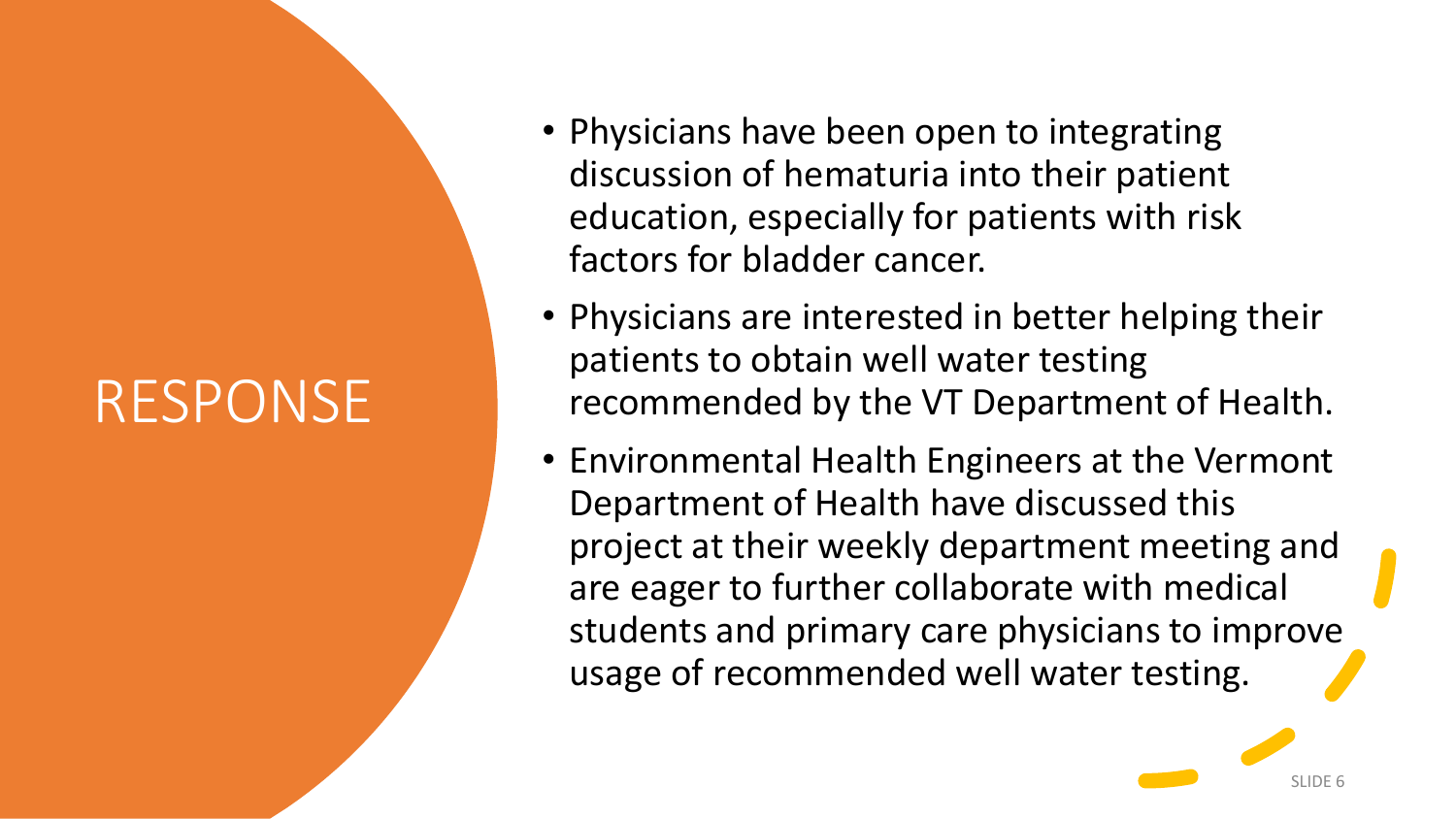# Limitations

• To support utilization of appropriate well water testing, outreach to primary care offices throughout the state of Vermont will be necessary.

### Strengths

- The recommended adaptations to clinical practice are simple and easy to implement.
- This slide deck can be effectively presented to physicians via teleconference in a short amount of time.
- Can collaborate with the Vermont Department of Health to measure any change in the utilization of well water testing kits after full implementation of this project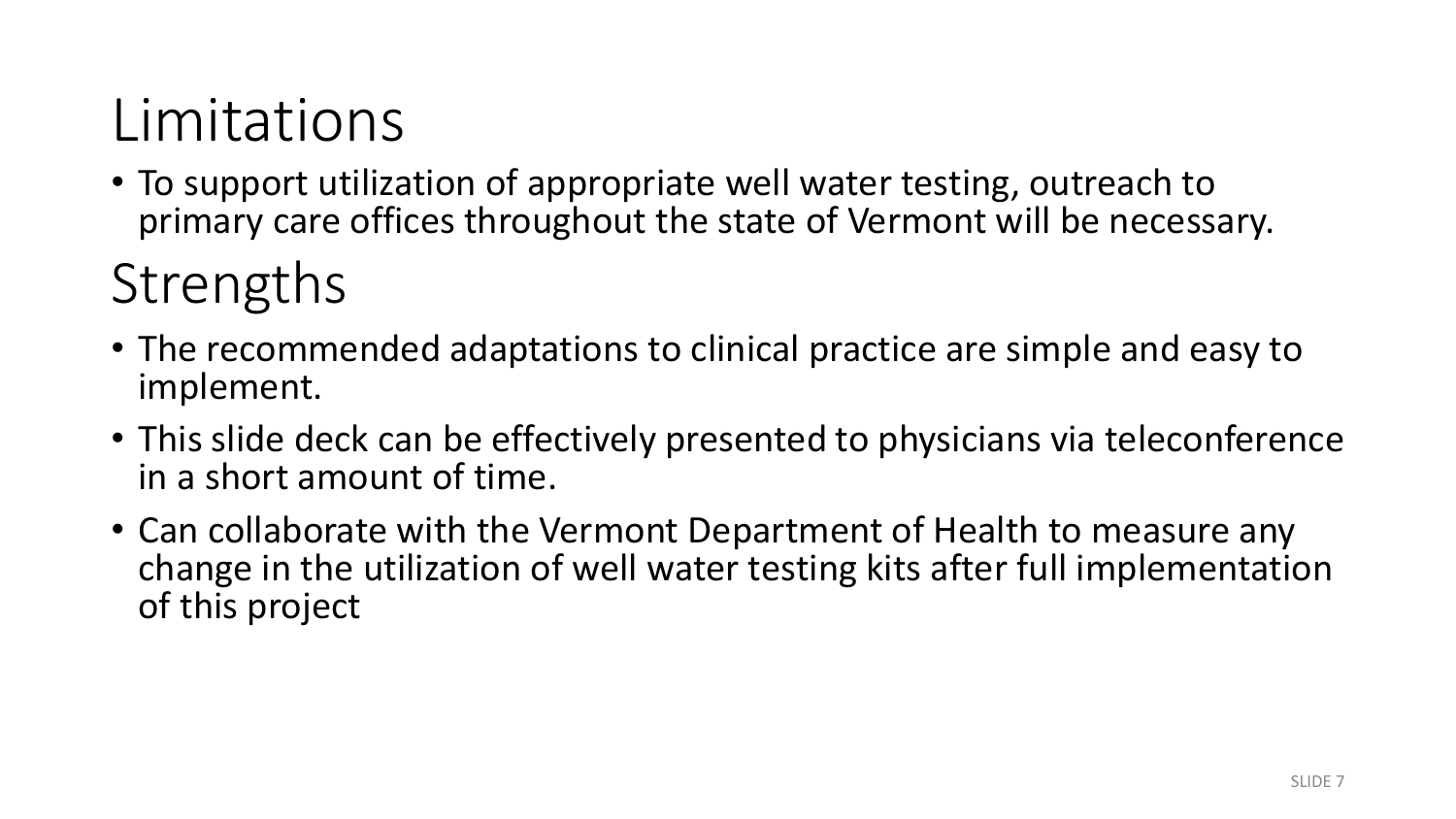### Recommendations for Future Projects

- Utilize this slide deck, or an adaptation thereof, to communicate these concepts to primary care offices throughout Vermont.
- Leverage the interest of the VT Department of Health to support physician education on well water testing recommendations.
- Measure the utilization of well water testing kits before and after state-wide physician education to determine if physician intervention is increasing appropriate well water testing.